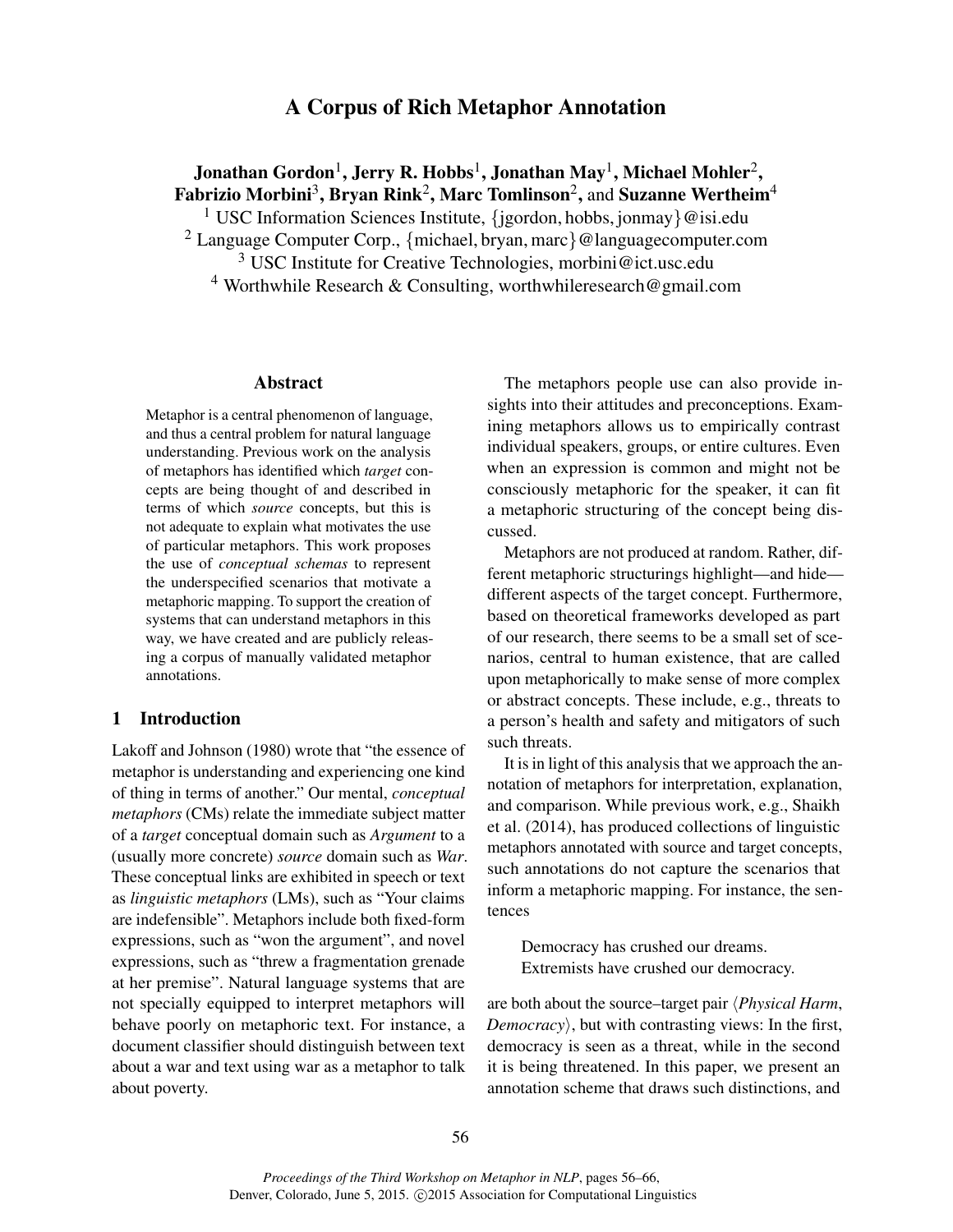we use it to create a corpus of metaphor annotations, which we are releasing to support the creation of tools for the deeper automated analysis of metaphors.

# 2 Related Work

All corpora contain metaphors, however even those general corpora that give semantic interpretations, e.g., the AMR corpus (Knight et al., 2014), do not address—or do not consistently address—metaphors. Computational research on metaphor has focused on the problems of (1) identifying linguistic metaphors in text (e.g., Fass, 1991; Birke and Sarkar, 2006; Steen et al., 2010; Shutova et al., 2010; Li and Sporleder, 2010) and then (2) identifying the source and target concepts invoked by each linguistic metaphor (e.g., Narayanan, 1997; Barnden and Lee, 2002; Agerri et al., 2007; Shutova, 2010; Ovchinnikova et al., 2014; Gordon et al., 2015).

The corpora of (varyingly annotated) metaphors that have been released to date are not sufficient to tell the story of why a metaphor was invoked or to allow the meaningful comparison of metaphors used by different individuals or even entire cultures. MetaBank (Martin, 1994) provided sets of cross-domain mappings, organized by a small set of important abstract metaphors, adapted from the Berkeley Metaphor List. The latter was expanded into the Master Metaphor List (Lakoff et al., 1991), which gives a hierarchically organized set of conceptual metaphors (i.e., source–target mappings) and supporting examples of linguistic metaphors. The Italian Metaphor Database (Alonge, 2006), the work of Shutova et al. (2013) annotating the British National Corpus (BNC Consortium, 2001), and the large-scale, multilingual work of Shaikh et al. (2014) and Mohler et al. (2014) all focus on the identification of source and target concepts.

Unlike other work manually or automatically annotating metaphors in text, the focus of this paper is not on whether text is metaphorical or not, or which concept domains the metaphors involve, but on the meaning (or "story") of each metaphor. For instance, from the text

. . . changes over the last couple centuries have increased how much democracy infests our [political] system . . .

we can identify the verb "infests" as an instance of the source concept *Parasite* and "democracy" as the

target *Democracy*. What is absent from this annotation is why we consider this to be so, and what underlying story gives the metaphorical expression heft, e.g.,

*Democracy is seen as a parasite because it poses a threat to the health of the political system that it "infests".*

In the following section we describe the annotation we use to produce a corpus that meets this standard.

### 3 Metaphor Representation

We desire a rich structured markup to represent the meaning of metaphors in terms of the speaker's motivation. For this, we introduce a set of ontological categories with associated schema representations.

This builds on previous work mapping linguistic metaphors to their conceptual source and target domains. The *source domain* of the metaphor is the loose set of related concepts used to metaphorically describe the *target domain*. There are no theoretical or practical limitations on the set of target domains that can be described by metaphors. The set of possible source domains is also unbounded, but people commonly draw upon a small set of familiar scenarios in order to make sense of more abstract or complex experiences.

For this work, we recognize 70 source domains. This list is the result of a three-year bottom-up process, where new metaphors were observed, clustered, and assigned a label. Source domains were split or consolidated to better fit the data. The list is necessarily arbitrary, relying on human judgment of when two source domains are distinct.

While 70 source domains abstract over individual linguistic metaphors, 14 *ontological categories* abstract over the source domains. An ontological category is a collection of one or more scenarios that are conceptually related. The choice of ontological categories was based on extensive data analysis, but, as with the source domains, ultimately relies on human judgment. The category of Health and Safety, for instance, includes metaphors from the source domains *Food*, *Medicine*, *Physical Harm*, and *Protection*, among others. The ontological categories are:

- 1. Health and Safety
- 2. Journey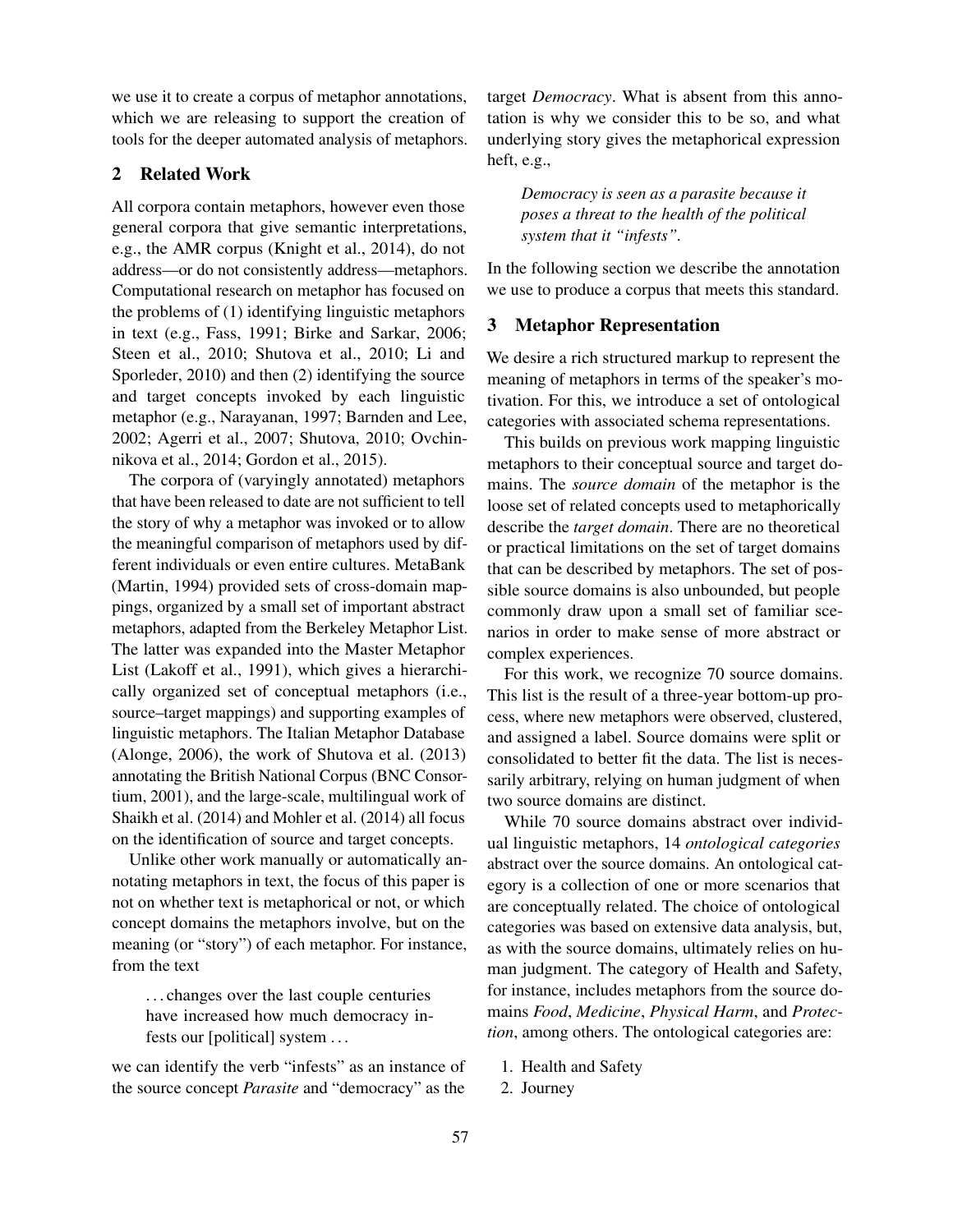- 3. Conflict
- 4. Power and Control
- 5. Engineering and Business
- 6. Morality and Justice
- 7. Systematic Explanations
- 8. Plants
- 9. Animals
- 10. Human Life Cycle and Relations
- 11. Darkness and Light
- 12. High and Low
- 13. Nature
- 14. Embodied Experience

A scenario in an ontological category is a coherent set of roles. Each scenario can be represented by a *conceptual schema*, the set of properties or components that were deemed essential to represent the roles that elements can play in metaphors about the scenario. Each schema was designed based on the analysis of a variety of metaphors for the scenario. Most categories are sufficiently coherent that they can be described by a single overarching *über schema*, while a few, such as Nature, consist of diverse scenarios and thus require multiple schemas. A scenario is added to a category when it is common and is conceptually distinct from the other scenarios in the category, reflected by a low overlap in schema elements.

Each schema is simplified as much as possible while retaining the ability to capture the basic meaning of the scenario. Additional meaning of the metaphor comes from the specific source and target domains involved, and from the particulars of the sentence and the discourse context. The schema analysis of metaphors cannot capture the full meaning of each linguistic metaphor, but it is a step toward a (notional) complete analysis.

We represent a schema as an unordered set of labeled slots, whose values can be

- null (i.e., the slot is not instantiated);
- a text excerpt from the linguistic metaphor (not altered or rearranged); or
- one of a closed-class set of values defined for that slot.

Then, for each linguistic metaphor in a text, a basic explanation of the metaphor is an instantiation of the schema for an ontological source category. A

successful annotation should contain enough information, including the choice of the schema, to allow a natural language generator (human or otherwise) to construct an explanatory sentence.

For a selection of the categories, we now provide the corresponding annotation guidelines. $<sup>1</sup>$  These in-</sup> clude a detailed description of the scenarios and the elements that define their schemas. The scenario descriptions also serve to explain the schema slots to end-users, e.g., for comparing metaphors used by different groups.

Each schema slot is accompanied by an illustrative list of *lexical triggers*, which are text constructions that may identify the slot's value. For closedclass slots, the legal values are given in uppercase. Each schema is followed by example metaphor annotations, primarily drawn from the US gun control debate. These analyses include the identification of source and target conceptual domains.

### Category: Health and Safety

People want to stay safe and healthy. Some things in the world are *threats* to the health and safety of the *threatened*. Other things are *protection* against these threats or are *beneficial*.

- Threat, e.g., monsters, tsunamis, diseases, parasites, "overdose of *x*", "evil *x*".
- Threatened, e.g., "sick *x*", "*x* overdoses", "*x* is threatened", "*x* is infested", "*x* is contaminated".
- Protection or mitigation of threats, e.g., medicine, protection, shelter, "*x* alleviates".
- Beneficial or necessary things, e.g., "*x* is the beating heart of *y*", doctors, "appetite for *x*".

#### Examples:

"This is how irrationally fearful are [sic] of guns some people are. Seems any *exposure* to *firearms* is a horrific tragedy. Even teaching gun safety is a travesty."

- Source: *Disease*
- Target: *Guns*
- Threat: "firearms"
- Threatened: "some people"

<sup>&</sup>lt;sup>1</sup> The full set of annotation guidelines is included with the released corpus.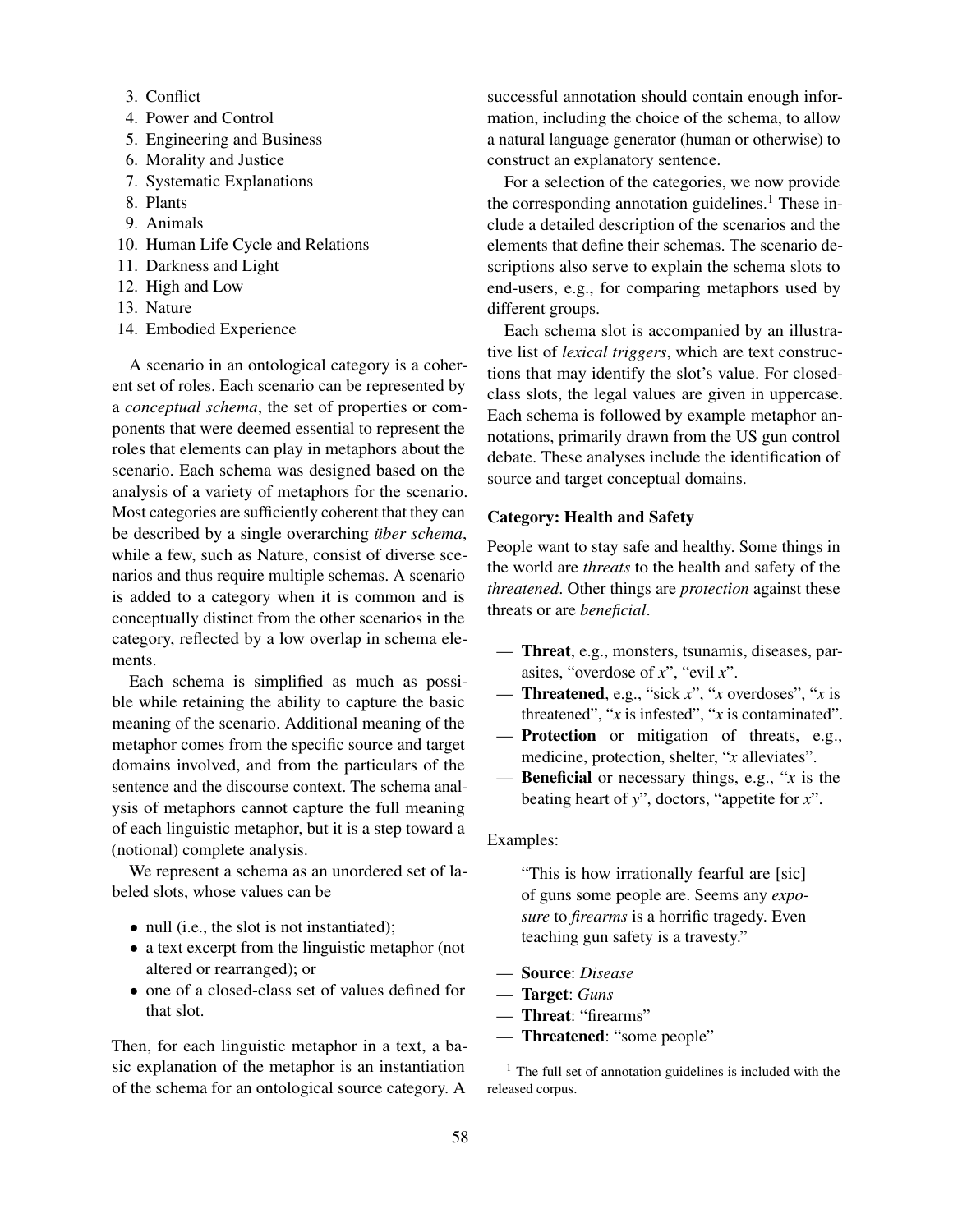"Back in the 1760's there was a far greater amount of threat that a *gun* could potentially *alleviate* than there is for a person at a local starbucks [sic]."

- Source: *Medicine*/*Physical Burden*
- Target: *Guns*
- Protection: "gun"

## Category: Journey

An *agent* on a journey wants to reach their *goal*. Some things—*vehicle*s—facilitate movement towards a destination. Other things—*barrier*s—hinder movement towards a destination. Any movement forward or back causes *change* to increase or decrease (*change type*).

- Agent: the person on a journey, e.g., "*x* flies", "*x* travels", "*x* marches", "journey of *x*", "progression of *x*".
- Goal: the destination of the journey, e.g., destination, escape, summit, "advance toward *x*", "road to *x*", "steps toward *x*", "door to *x*".
- Vehicle: the facilitator of the journey, e.g., "straight pathway of *x*", "engine of *x*", "*x* provides access to".
- Barrier: a thing that impedes the journey, e.g., "maze of *x*", road block, "obstructive *x*", obstacle, "*x* restrains", "*x* ensnares", labyrinthine.
- Change, e.g., "*x* advances", "*x* progresses", "retreat of *x*", "*x* go backwards", "*x* reversed course".
- Change Type:
	- INCREASE, e.g., advances, increases, progresses.
	- DECREASE, e.g., retreats, decreases, diminishes.

### Examples:

"... we need to accept the historical account of the second amendment for what it actually is, and move forward *in advancing gun rights* with a full understanding of the historical truth. Only then will gun rights be on a solid foundation."

- Source: *Forward Movement*
- Target: *Gun Rights*
- $-$  Agent: "we"
- Goal: "gun rights be on a solid foundation"
- Vehicle: "accept the historical account of the second amendment for what is actually is"
- Change: "gun rights"
- Change Type: INCREASE

"The *retreat* of *gun control* is over."

- Source: *Backward Movement*
- Target: *Control of Guns*
- Change: "gun control"
- Change Type: DECREASE

## Category: Conflict

There are two opposing *side*s in a conflict, one of which may be the *enemy* of the speaker. The conflict has structure and plays out according to the rules of engagement. A component of the conflict may be an *aid*, which helps progress toward the goal of winning. At the end, one side is a *winner* and the other side is a *loser*. If your side wins, it is success; if it loses, it is failure. The conflict may have different stakes, e.g., losing a war is more serious than losing a football game.

- Conflict, e.g., "game of *x*", "battle of *x*", "*x* competition", "*x* debate", "fight in *x*", "the *x* war", "inning of *x*", "struggle of *x*".
- Side, e.g., "*x* team", "*x* forces", "compete with *x*", "challenge *x*", "winning against *x*", "rival to *x*", "*x* combats *y*", "*x* scored", "*x* is battling".
- Enemy or competitor of the speaker, e.g., "*x* are terrorists", "*x* are evildoers", "opposing *x*", "fighting *x*", "*x* is our enemy".
- Winner, e.g., "*x* wins", "*x* victory", "victorious *x*", "*x* conquered", "victory of *x* over. . . "
- Loser, e.g., "*x* loses", "defeated *x*", "surrender of *x*", "defeat of *x*", "*x* capitulates".
- Aid, a component of the conflict that helps toward winning, e.g., a home run, "sword of *x*", "brandish *x*", "wield *x*", "*x* is a useful weapon".

### Examples:

"Whether George W. Bush or Al Gore ends up winning the *presidency*, the Constitution charts a course for him . . . "

- Source: *Competition*
- Target: *Government*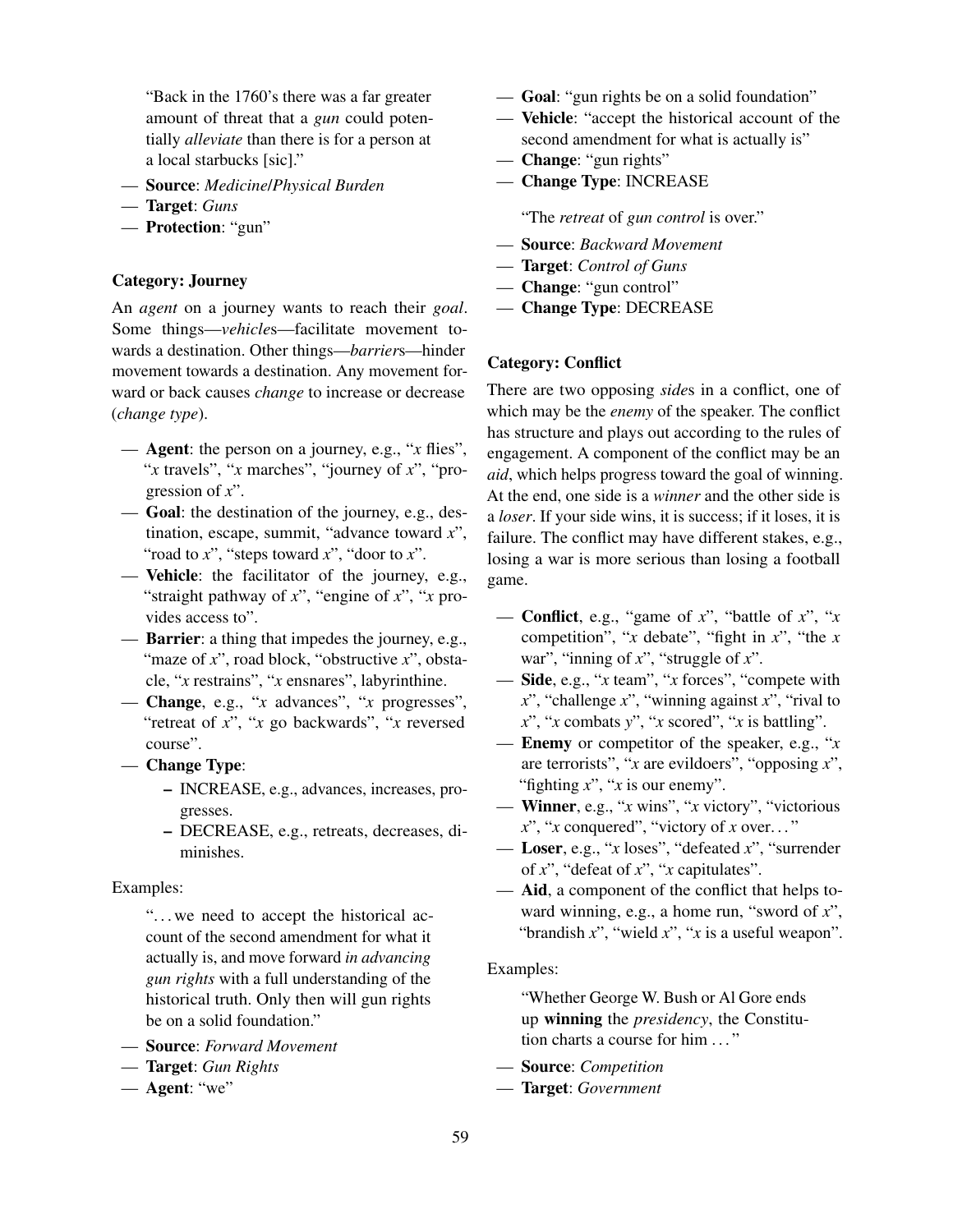- Conflict: presidency
- Side: "George W. Bush"
- Side: "Al Gore"

"We agree that *gun control* will *win* because Americans aren't willing to kill over it."

- Source: *Competition* / *Game*
- Target: *Control of Guns*
- Side: "Americans"
- Winner: "gun control"

### Category: Power and Control

A being may have power and control over another being. Levels of control and the autonomy of the subservient person vary. There is resentment and anger when autonomy levels are perceived as too low.

There are two distinct—but related—scenarios in Power and Control, which are annotated differently:

# Scenario: Power and Control: God

A *god* is a sacred being that a *worshipper* considers to rightly have power over humans due to its innate superiority, including its holiness, wisdom, or might. The *legitimacy* of a non-divine being that has been elevated and worshipped as a god is false; otherwise, it is true.

- God, e.g., "*x* cult", "idolize *x*", "sacred *x*", "worship of *x*", "temple of *x*", "divine *x*", "*x* idol", "holy *x*".
- Worshipper, e.g., "*x* idolizes", "*x* praises", "*x* worships".
- Legitimacy:
	- TRUE, e.g., divine, sacred.
	- FALSE, e.g., cult, false god, idol.

### Examples:

"On the other hand when *guns* become *idols* we can document how their presence transforms the personalities of individuals and entire communities."

- Source: *A God*
- Target: *Guns*
- God: "guns"
- Legit: FALSE

"Thus, independence of the *Judiciary* is *enshrined* in the Constitution for the first time, which is rightly considered a historic landmark."

- Source: *A God*
- Target: *Government*
- God: "independence of the Judiciary"
- Legit: TRUE

### Scenario: Power and Control: Human

Sometimes there is a clearly marked hierarchy among people, where a *servant* serves the will of a *leader*. The *degree* of oppression or submission may be low, in which case the servant is more thoroughly controlled, like a slave. Higher degrees of oppression are generally seen more negatively.

— Leader: who or what has power, e.g., "*x* ordered", "assisted *x*", "served *x*", "*x* enslaves", "*x* oppression", "*x* reigns", "*x* is king".

— Servant: who or what is assisting or being controlled, e.g., "*x* assisted", "*x* served", "enslaves *x*", "*x* obeys", "servile *x*", "*x* works for".

- Degree:
	- HIGH: like a slave, e.g., slave, slave driver, dominance.
	- LOW: like a servant, e.g., served, assisted, helped.

#### Examples:

"Instead we watch *gun control command* the media filling every mind in the world with its hatred and fear of guns."

- Source: *Leader*
- Target: *Control of Guns*
- Leader: "gun control"
- Servant: "the media"
- Degree: HIGH

"Guns prevent crime, *guns assist* crime, guns cause accidental deaths, guns turn minor disagreement into a [sic] deadly encounters."

- Source: *Servant*
- Target: *Guns*
- Leader: "crime"
- Servant: "guns"
- Degree: LOW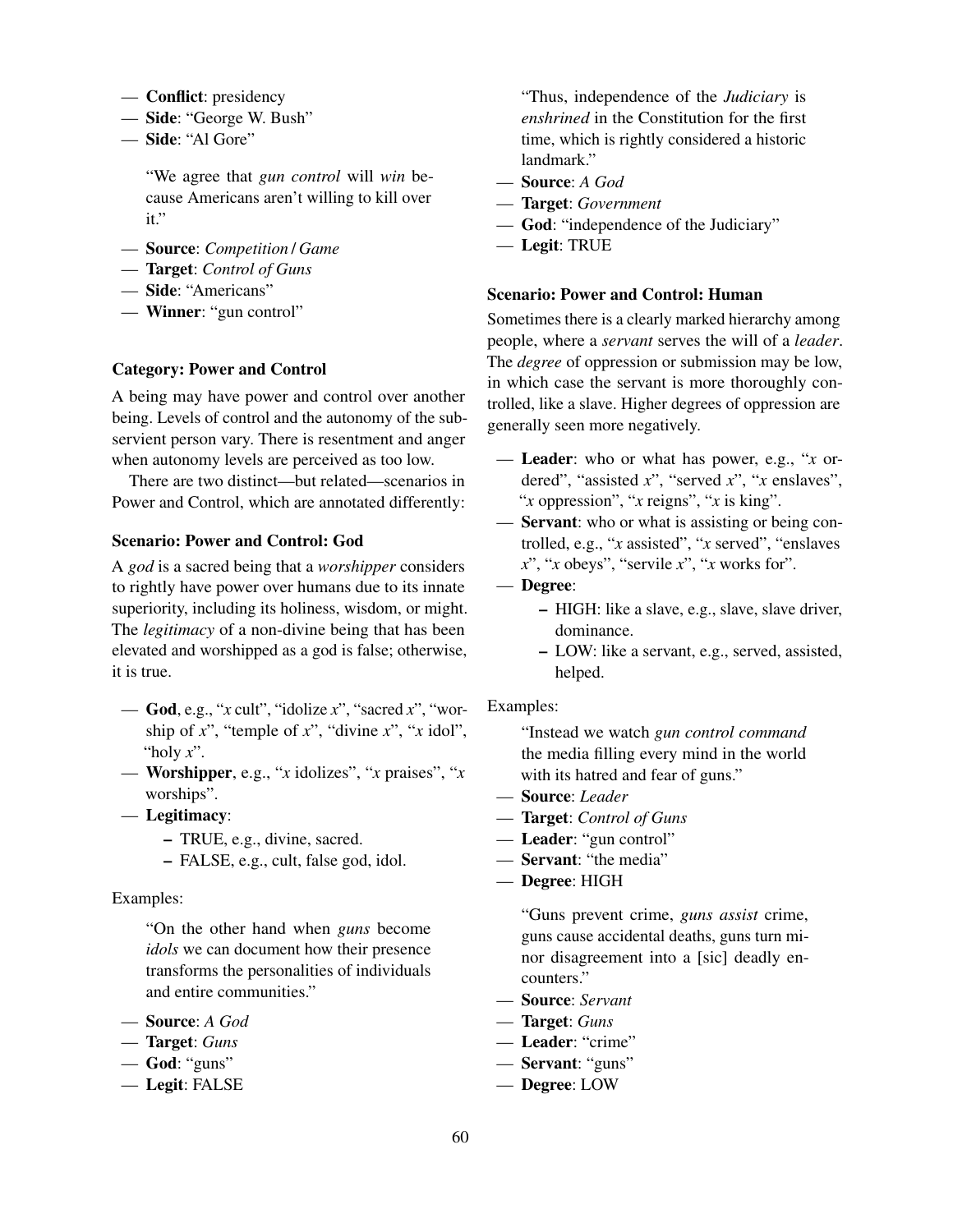### 4 Metaphor Annotation

While annotated datasets are needed for computational work on metaphor, creating them is a difficult problem. Generating any rich semantic annotation from scratch is a daunting task, which calls for an annotation standard with a potential for high interannotator agreement (IAA). Even trained annotators using specialized tools will frequently disagree on the meaning of sentences—see, e.g., Banarescu et al. (2013). Previous work has found it challenging even to manually annotate metaphors with source and target domain labels (Shutova et al., 2013).

Part of the difficulty is a lack of consensus about annotation schemes. The specification given above is particular to the features that motivate metaphor production and thus allow us to readily explain the meanings of metaphors. It is worth considering the relation of this metaphor-specific annotation to general semantic representation. A significant amount of work has gone into the creation of semantically annotated corpora such as the 13,000-sentence AMR 1.0 (Knight et al., 2014) or the 170,000 sentences annotated in FrameNet (Fillmore et al., 2003). This kind of sentential semantic representation captures the literal meaning of metaphoric sentences. Combined with an LM identification system, such semantic analyses could provide a basis for automatic metaphor interpretation. However, this interpretation would still need to be within a framework for metaphoric meaning, like the one outlined above.

### 4.1 LM Discovery

This work does not begin with a standard corpus and annotate it. Rather, we rely on the work of Mohler et al. (2015) to manually and automatically gather a diverse set of metaphors from varied text. These metaphors pertain to target concepts in the areas of governance (e.g., *Democracy*, *Elections*), economic inequality (e.g., *Taxation*, *Wealth*), and the US debate on gun control (e.g., *Gun Rights*, *Control of Guns*). Some metaphors were identified manually, using web searches targeted at finding examples or particular source–target pairs. More potential metaphors were found automatically in text by a variety of techniques, described in that work, and were partly verified by human annotators in an ad hoc active learning setting.

The sentences are intentionally varied in the viewpoints of the authors as well as the genres of writing, which include press releases, news articles, weblog posts, online forum discussions, and social media. There are trade-offs in the use of this data set versus the annotation of metaphors in a general-purpose corpus: We will necessarily miss some kinds of metaphors that we would find if we annotated each sentence in a corpus, but this also lets us find more interesting and unique metaphors about a small set of target concepts than we would in that approach. That is, our choice of sentences exhibits the diversity of ways that people can conceptualize the same set of target concepts.

#### 4.2 Manual Annotation and Active Expansion

The corpus of annotated metaphoric sentences are all manually validated. Some of these were annotated entirely manually: An initial set of 218 metaphors were annotated by two of the authors, including three to five examples instantiating each schema slot for the most common schemas. Along with these annotations, we identified potential lexical triggers for each slot, like the examples given in section 3.

A prototype classifier was created and was trained on these annotations. It suggested possible annotations, which were then manually verified or corrected. The use of an automatic classifier is important as it (1) allowed for the more rapid creation of a humanverified dataset and (2) suggests the suitability of these annotations for the creation of future tools for automated metaphor analysis.

The prototype classifier used an instance-based classification approach. Each scenario and schema slot were represented by one to three example linguistic metaphors. The example metaphors were then automatically expanded based on four key features:

1. *The source concept used in the linguistic metaphor.* Each source concept is associated with one or more schemas and their scenarios. These were identified during the development of the ontological categories and the annotation guidelines. An example of an ambiguous source concept is *Body of Water*. A linguistic metaphor about "an ocean of wealth" would be classified in the Nature category, while threatening water, e.g., "a tsunami of guns", would be classified in Health and Safety.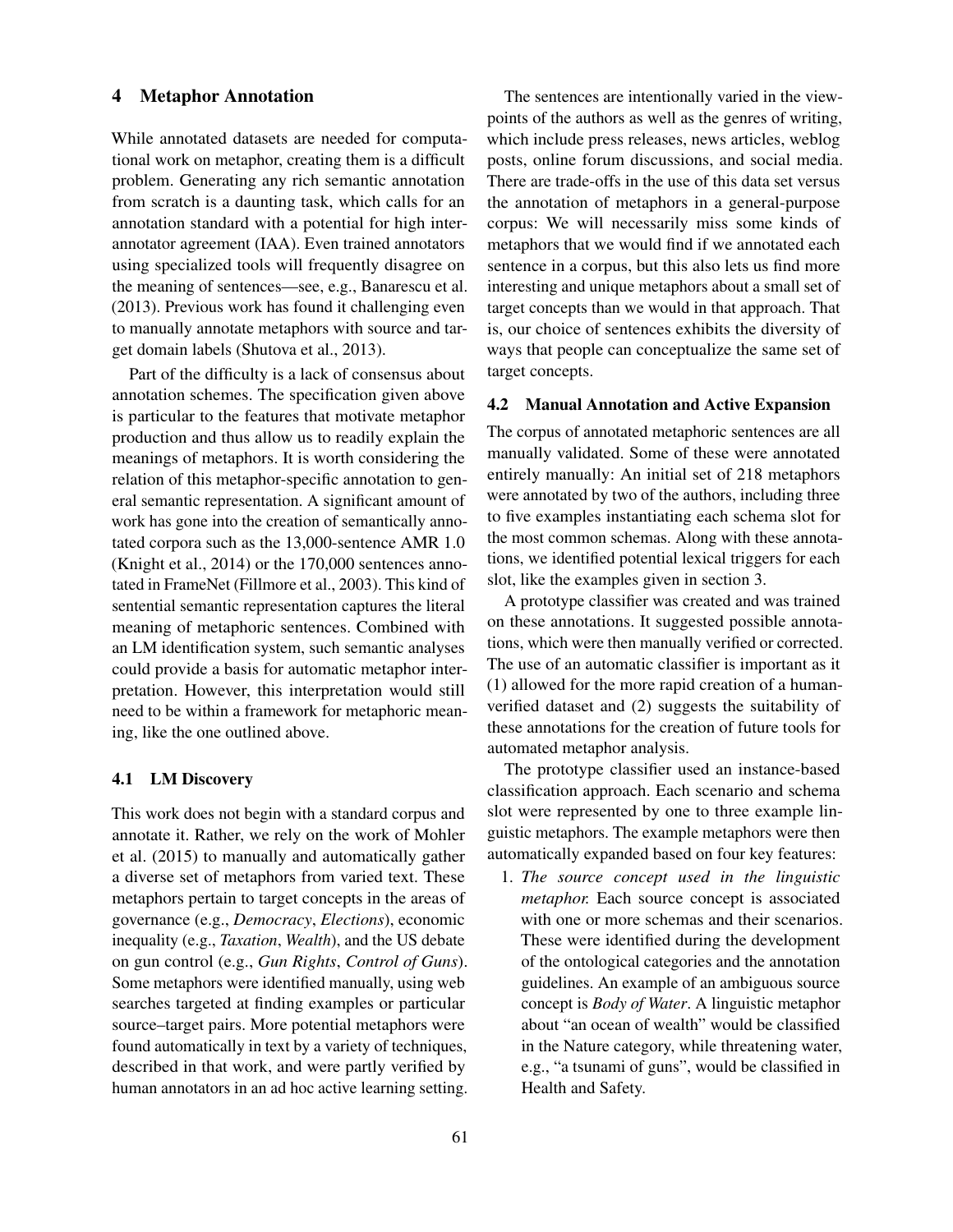- 2. *Grammatical and morphological information in the linguistic metaphor's context.* The sentence containing the linguistic metaphor was annotated with the Malt parser (Nivre et al., 2006), giving the dependency path between the LM's source and target. Custom code collapses the dependency relations across prepositions, integrating the preposition into the relation. The dependency path is used in combination with the lexical item, its voice (if applicable), part of speech, and valence. Expansion is allowed to linguistic metaphors with similar characteristics. For instance, "we were attacked by gun control" (attacked-VERB-passive PREP-BY target, transitive) indicates that the target concept is agentive and should fill a slot that supports agency of the target, such as Threat in Health and Safety or Enemy in the Conflict schema.
- 3. *The affective quality of the linguistic metaphor.* This feature further disambiguates between potential schema slots, e.g., Threat vs Protection in the Health and Safety schema. The affective quality of the target concept can be used to disambiguate which slot a particular linguistic metaphor should map to.

We determine the affective quality of the LM by the interaction between the source and target concepts similar to Strzalkowski et al. (2014). This involves two questions: (1) Is the source viewed positively, negatively, or neutrally? (2) How do the target concept, and particularly the features of the target concept that are made salient by the LM, interact with the affective quality of the source concept? This is determined by the use of a set of rules that define the affective quality of the metaphor through the target concept, its semantic relation with the source concept, and the valence of the source concept. E.g., in the linguistic metaphor "cure gun control", we can assign "gun control" to the Threat slot in Health and Safety because "gun control" is seen as negative here.

4. *Semantic representation of the source lexeme.* This is used to identify semantically similar lexical items. The semantic representation is composed of three sub-components:

(a) *Dependency-based distributional vector space.* Each word's vector is derived from its neighbors in a large corpus, with both the dependency relation and the lexical neighbor used to represent dimensions for each vector, e.g., NSUBJ Cure (Mohler et al., 2014). Prepositions collapsed and added to the dependency relation, e.g., PREP<sub>TO</sub>Moon. The distributional representation space ensures that words are only closely related to words that are semantically and grammatically substitutable. (This is in contrast to document- or sentence-based representations, which do not strictly enforce grammatical substitutability.) We do not apply dimensionality reduction. While dimension reduction assists the representation of low-occurrence words, it also forces words to be represented by their most frequent sense, e.g., "bank" would only be similar to other financial institutions. By using an unreduced space, rarer senses of words are maintained in the distributional space.

(b) *Sense-disambiguation* provides an enhancement of the distributional vector. For lexical seed terms that can map to multiple concepts, we use vector subtraction to remove conceptual generalizations that are made to the wrong "sense" of the lexical item. E.g., the distributional vector for "path" contains a component associated with computational file systems; this component is removed by subtracting the neighbors of "filename" from the neighbors of "path". This type of adjustment is only possible because the vectors exist in a space where the alternative senses have been preserved. This step is currently done manually, using annotators to identify expansions along inappropriate senses.

(c) *Recognition of antonyms.* Antonyms generally have identical selectional preferences (e.g., direct objects of "increase" can also "decrease") and almost identical distributional vectors. While they generally support mapping into the same ontological category, they often imply mapping to opposite slots. E.g., the subjects of both "attack" and "defend" map into the Health and Safety schema, but the former is a Threat and the latter is Protection. We use WordNet (Fellbaum, 1998) to identify antonyms of the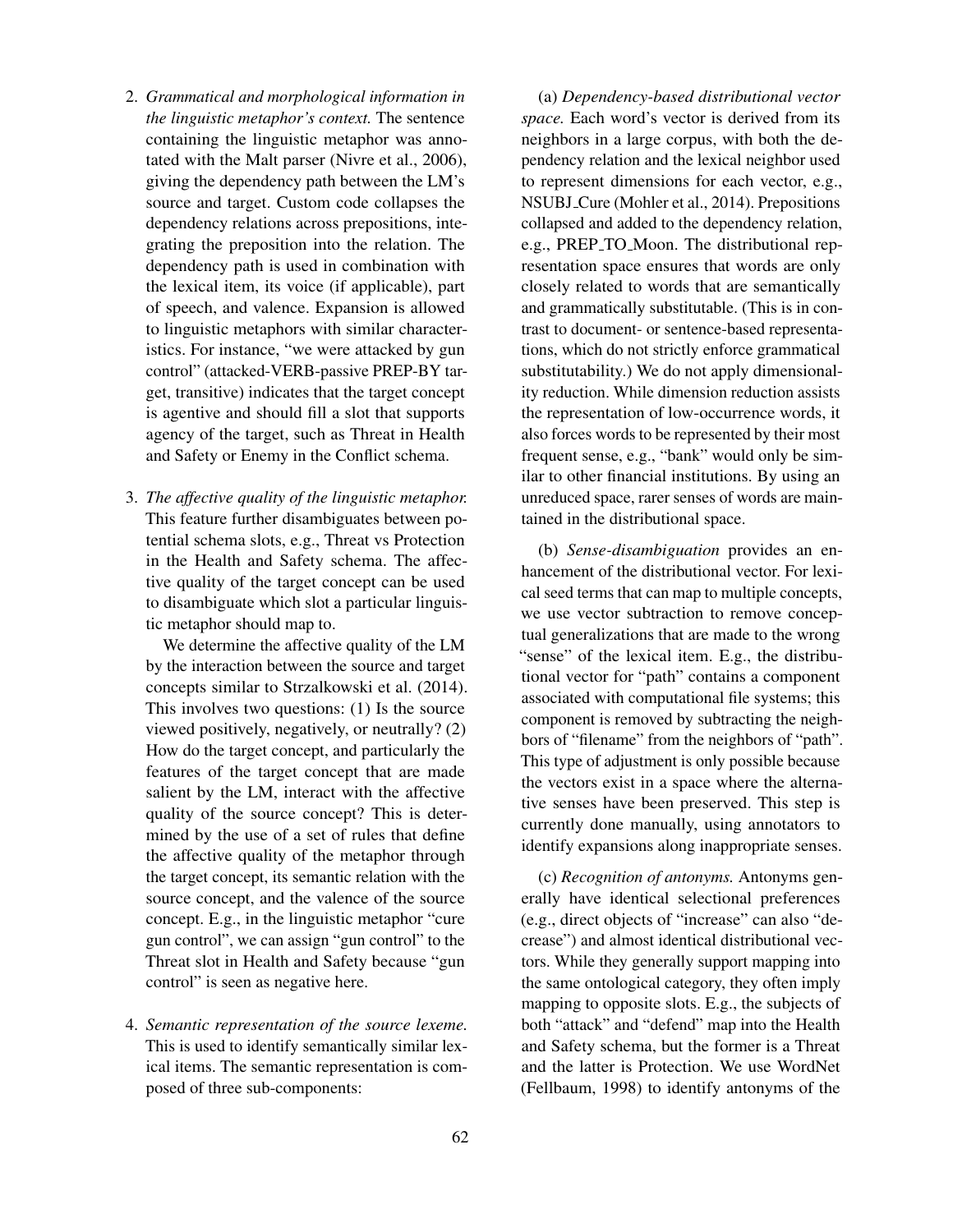lexical seed terms to ensure that generalizations do not occur to antonymous concepts.

Novel linguistic metaphors fitting these expansions are classified into that particular scenario and slot.

Two issues arose related to coverage: The first is with the lack of coverage for mapping linguistic metaphors into schemas due to the low recall of systems that link non-verbal predicates and their semantic arguments. Metaphors occur across a variety of parts of speech, so extending argument detection to non-verbal predicates is an area for future work. The second issue involves insufficient recall of slot values. The schemas allow for a rich population of role and property values. While some of these are metaphorical, many also occur as literal arguments to a predicate. They can also occur in the same sentence or in neighboring sentences.

### 4.3 Validation

This system gave us a noisy stream of classifications based on our initial seed set. For two iterations of the system's output, three of the authors were able to quickly mark members of this data stream as correct or not. For the second round of output validation, three of the authors also identified the correct schema slot for erroneous classifications. These iterations could be repeated further for greater accuracy and coverage, providing an ever better source of annotations for rapid human validation. For the first round of validation, we used a binary classification: correct (1) or incorrect (0). For the second round of validation, system output was marked as completely right (1), not perfect (0), or completely wrong  $(-1)$ . The counts for these validations are shown in Table 1.

Fewer of the annotations in the second round were marked as correct, but this reflects the greater variety of schema slots being distinguished in those annotations than were included in the initial output. One limitation on the accuracy of the classifier for both rounds is that it was not designed to specially handle closed-class slots. As such, the text-excerpt values output for these slots were rejected or were manually corrected.

To measure inter-annotator agreement, 200 of the schema instantiations found by the system were doubly verified. (The extra annotations are not included in Table 1.) For those from Round 2, we collapse the

|  |                                    | Rating   Round 1   Round 2 |     |  |
|--|------------------------------------|----------------------------|-----|--|
|  | 515 67% 732 41%<br>253 33% 752 43% |                            |     |  |
|  |                                    |                            |     |  |
|  |                                    | 283                        | 16% |  |

Table 1: Ratings for two rounds of validation of automatic annotations. Correct  $= 1$ , incorrect  $= 0$ . For round two, ratings for incorrect annotations are split into 0 (not perfect) and  $-1$  (completely wrong).

trinary rating to the original binary classification. The pairwise Cohen κ scores reflect good agreement in spite of the difficulty of the task:

| Annotators | Cohen $\kappa$ |
|------------|----------------|
| 1 and 2    | 0.65           |
| 1 and 3    | 0.42           |

#### 4.4 Corpus Analysis

The resulting corpus is a combination of entirely manual annotations, automatic annotations that have been manually verified, and automatic annotations that have been manually corrected. The annotation and verification process is guided by the definitions of the scenarios and their schemas, as given in section 3. However, it also relies on the judgment of the individual annotators, who are native English speakers trained in linguistics or natural language processing. The creation of the corpus relies on our intuitions about what is a good metaphor and what are the likely meaning and motivation of each metaphor.

The result of these initial annotations and the manual validation and correction of the system output was a corpus containing 1,771 instantiations of metaphor schema slots, covering all 14 of the schemas, with more examples for schemas such as Health and Safety and Journey that occur more frequently in text. Statistics on the extent and distribution of annotations for the initial release of the corpus are given in Table 2.

The corpus is being publicly released and is available at  $\langle$ http://purl.org/net/metaphor-corpus $\rangle$ .

# 5 Summary

Metaphors play an important role in our cognition and our communication, and the interpretation of metaphor is essential for natural language processing. The computational analysis of metaphors requires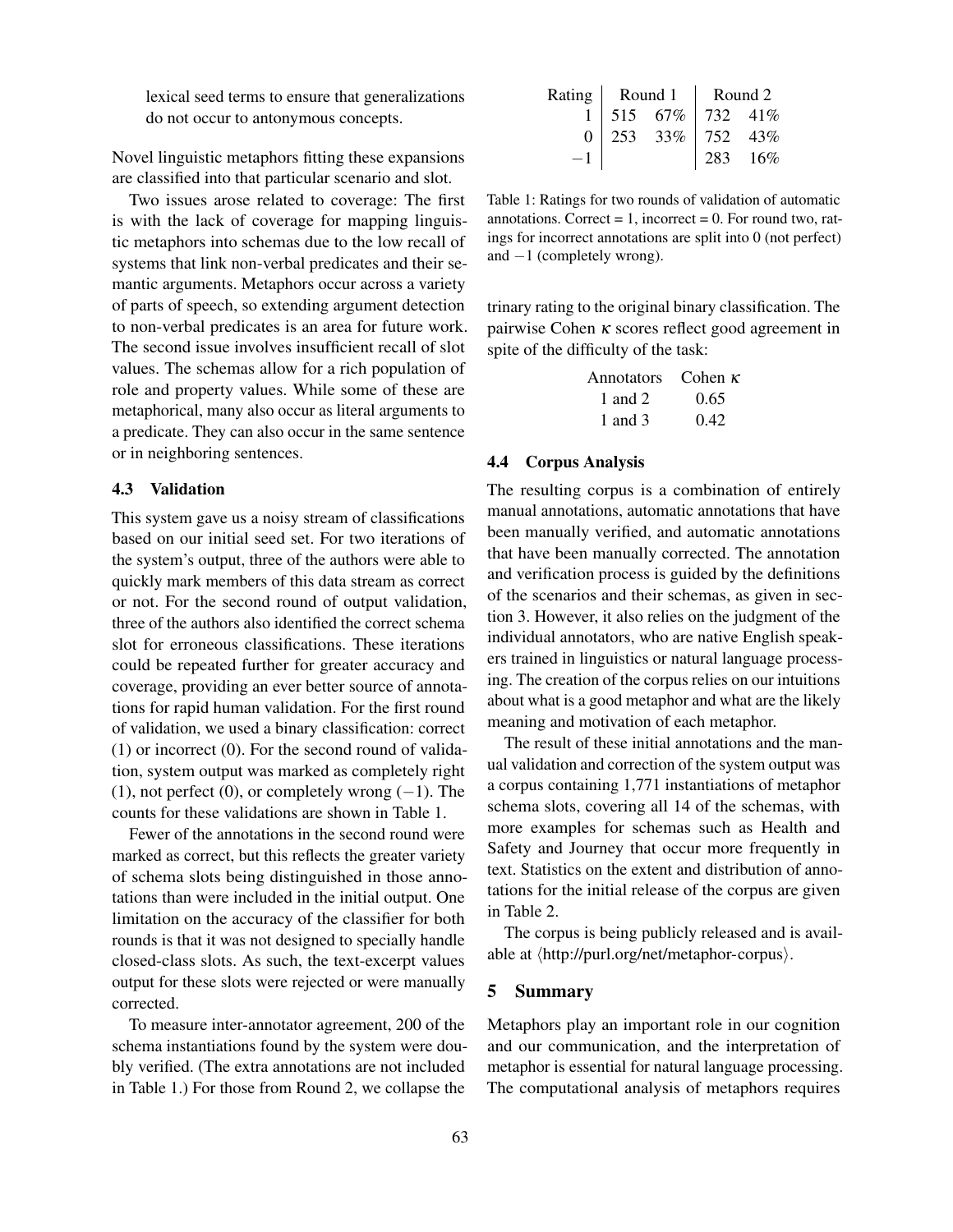| Category                    | Scenarios | Sentences | Slots | Slot-Value Pairs | Sources | Targets |
|-----------------------------|-----------|-----------|-------|------------------|---------|---------|
| 1. Health & Safety          |           | 416       | 4     | 429              | 30      | 11      |
| 2. Journey                  |           | 116       | 6     | 132              | 28      | 11      |
| 3. Conflict                 |           | 407       | 6     | 482              | 18      | 12      |
| 4. Power & Control          |           | 102       | 6     | 125              | 11      | 12      |
| 5. Engineering $&$ Business | 3         | 206       | 10    | 219              | 24      | 12      |
| 6. Morality & Justice       |           | 129       | 8     | 146              | 9       | 11      |
| 7. Systematic Explanations  |           | 15        | 5     | 19               | 4       | 5       |
| 8. Plants                   |           | 10        | 3     | 12               | 2       |         |
| 9. Animals                  |           | 11        |       | 11               | 2       | 3       |
| 10. Human Life Cycle        |           | 16        | 4     | 32               | 4       | 5       |
| 11. Darkness & Light        |           | 9         | 3     | 16               | 2       | 5       |
| 12. High & Low              |           | 45        | 5     | 68               | 9       | 10      |
| 13. Nature                  | 3         | 25        | 8     | 37               | 7       | 6       |
| 14. Embodied Experience     | 3         | 21        | 11    | 42               | 4       | 8       |
| Total                       | 20        | 1450      | 81    | 1770             | 68      | 12      |

Table 2: Statistics for the corpus of annotations being released. Each category consists of one or more scenarios. For a variety of sentences, the corpus gives instantiations (slot–value pairs) of the slots in the schema for each scenario. Each linguistic metaphor is also tagged as being about one or more source and target concepts. All counts are for unique entries, except for slot–value pairs, which includes duplicates when they occur in the data. Some sentences contain more than one metaphor, so the number of unique sentences is less than the sum of unique sentences for each schema.

the availability of data annotated in such a way as to support understanding. The ontological source categories described in this work provide a more insightful view of metaphors than the identification of source and target concepts alone. The instantiation of the associated conceptual schemas can reveal how a person or group conceives of a target concept—e.g, is it a threat, a force of oppression, or a hindrance to a journey? The schema analysis cannot capture the full meaning of metaphors, but it distills their essential viewpoints. While some types of metaphor seem resistant to this kind of annotation, they seem to be in the minority. We have annotated a diverse set of metaphors, which we are releasing publicly. This data is an important step toward the creation of automatic tools for the large-scale analysis of metaphors in a rich, meaningful way.

### Acknowledgments

This work was supported by the Intelligence Advanced Research Projects Activity (IARPA) via Department of Defense US Army Research Laboratory contract number W911NF-12-C-0025. The US Government is authorized to reproduce and distribute reprints for Governmental purposes notwithstanding any copyright annotation thereon. Disclaimer: The views and conclusions contained herein are those of the authors and should not be interpreted as necessarily representing the official policies or endorsements, either expressed or implied, of IARPA, DoD/ARL, or the US Government.

### References

- Rodrigo Agerri, John Barnden, Mark Lee, and Alan Wallington. 2007. Metaphor, inference and domain independent mappings. In Ruslan Mitkov, editor, *Proceedings of the International Conference on Recent Advances in Natural Language Processing* (*RANLP*), pages 17–23. Borovets, Bulgaria.
- Antonietta Alonge. 2006. The Italian Metaphor Database. In *Proceedings of the Fifth International Conference on Language Resources and Evaluation* (*LREC*). European Language Resources Association, Genoa, Italy.
- Laura Banarescu, Claire Bonial, Shu Cai, Madalina Georgescu, Kira Griffitt, Ulf Hermjakob, Kevin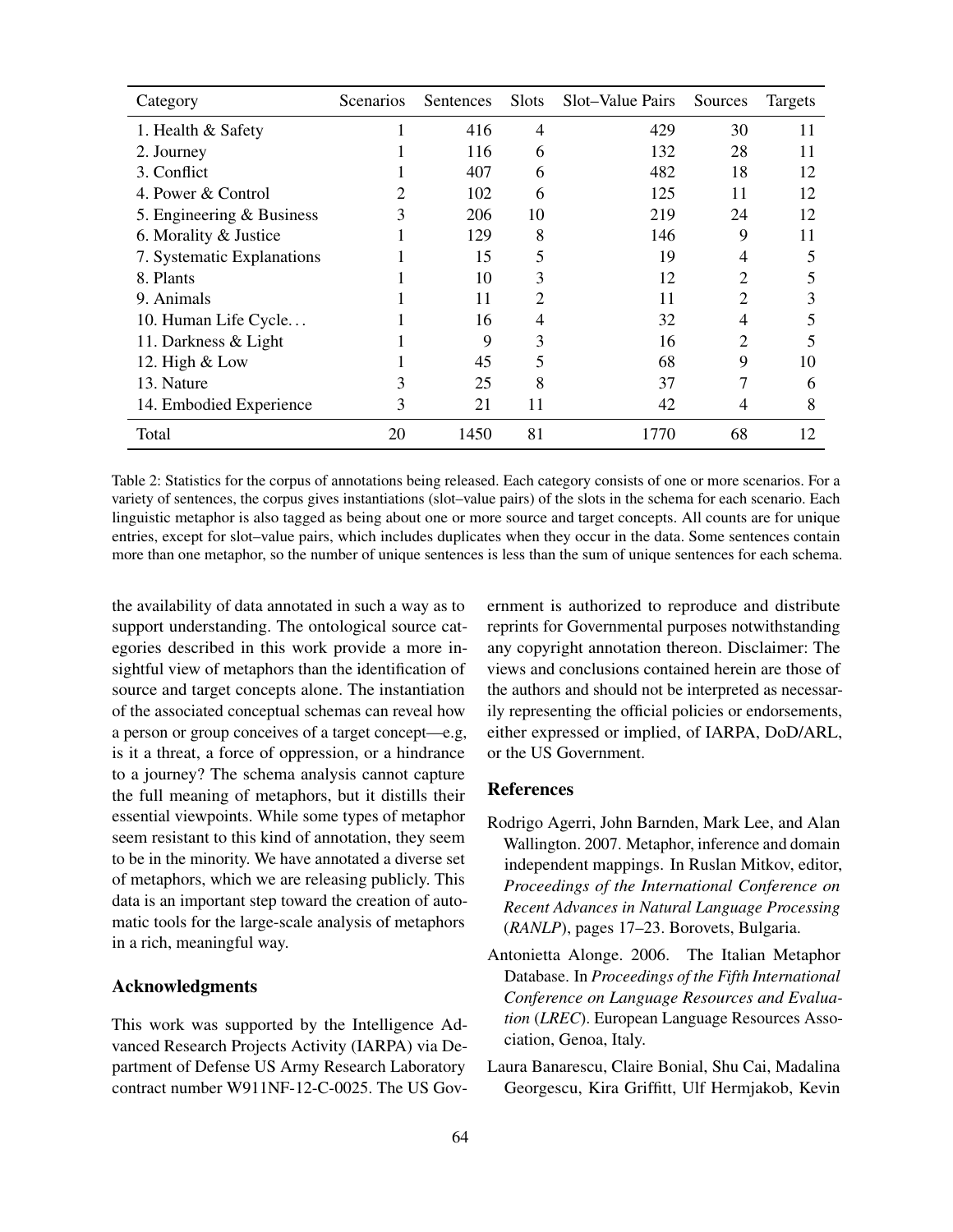Knight, Philipp Koehn, Martha Palmer, and Nathan Schneider. 2013. Abstract meaning representation for sembanking. In *Proceedings of the Linguistic Annotation Workshop*, pages 178–86. The Association for Computational Linguistics.

- John A. Barnden and Mark G. Lee. 2002. An artificial intelligence approach to metaphor understanding. *Theoria et Historia Scientiarum*, 6(1):399–412.
- Julia Birke and Anoop Sarkar. 2006. A clustering approach for nearly unsupervised recognition of nonliteral language. In Diana McCarthy and Shuly Wintner, editors, *Proceedings of the 11th Conference of the European Chapter of the Association for Computational Linguistics* (*EACL*), pages 329– 36. The Association for Computational Linguistics, Trento, Italy.
- BNC Consortium. 2001. The British National Corpus, v. 2. Distributed by Oxford University Computing Services. URL www.natcorp.ox.ac.uk.
- Dan Fass. 1991. met\*: A method for discriminating metonymy and metaphor by computer. *Computational Linguistics*, 17(1):49–90.
- Christiane Fellbaum, editor. 1998. *WordNet: An Electronic Lexical Database*. MIT Press.
- Charles J. Fillmore, Christopher R. Johnson, and Miriam R. L. Petruck. 2003. Background to FrameNet. *International Journal of Lexicography*, 16:235–50.
- Jonathan Gordon, Jerry R. Hobbs, and Jonathan May. 2015. High-precision abductive mapping of multilingual metaphors. In *Proceedings of the Third Workshop on Metaphor in NLP*.
- Kevin Knight, Lauren Baranescu, Claire Bonial, Madalina Georgescu, Kira Griffitt, Ulf Hermjakob, Daniel Marcu, Martha Palmer, and Nathan Schneifer. 2014. Abstract meaning representation (AMR) annotation release 1.0. Web download.
- George Lakoff, Jane Espenson, and Alan Schwartz. 1991. The master metaphor list. Technical report, University of California, Berkeley.
- George Lakoff and Mark Johnson. 1980. *Metaphors We Live By*. University of Chicago Press, Chicago, Illinois.
- Linlin Li and Caroline Sporleder. 2010. Using Gaussian mixture models to detect figurative language

in context. In Jan Hajic, Sandra Carberry, and Stephen Clark, editors, *Proceedings of the 48th Annual Meeting of the Association for Computational Linguistics* (*ACL*), pages 297–300. The Association for Computational Linguistics, Uppsala, Sweden.

- James H. Martin. 1994. MetaBank: A knowledgebase of metaphoric language conventions. *Computational Intelligence*, 10:134–49.
- Michael Mohler, Bryan Rink, David Bracewell, and Marc Tomlinson. 2014. A novel distributional approach to multilingual conceptual metaphor recognition. In *Proceedings of the 25th International Conference on Computational Linguistics* (*COL-ING*). Dublin, Ireland.
- Michael Mohler, Marc Tomlinson, and Bryan Rink. 2015. Cross-lingual semantic generalization for the detection of metaphor. In *Computational Linguistics and Intelligent Text Processing*. Springer.
- Srinivas Narayanan. 1997. *Knowledge-based action representations for metaphor and aspect* (*KARMA*). Ph.D. thesis, University of California, Berkeley.
- Joakim Nivre, Johan Hall, and Jens Nilsson. 2006. Maltparser: A data-driven parser-generator for dependency parsing. In *Proceedings of the Fifth International Conference on Language Resources and Evaluation* (*LREC*). European Language Resources Association. Genoa, Italy.
- Ekaterina Ovchinnikova, Ross Israel, Suzanne Wertheim, Vladimir Zaytsev, Niloofar Montazeri, and Jerry Hobbs. 2014. Abductive inference for interpretation of metaphors. In *Proceedings of the Second Workshop on Metaphor in NLP*, pages 33–41. Association for Computational Linguistics.
- Samira Shaikh, Tomek Strzalkowski, Ting Liu, George Aaron Broadwell, Boris Yamrom, Sarah Taylor, Laurie Feldman, Kit Cho, Umit Boz, Ignacio Cases, Yuliya Peshkova, and Ching-Sheng Lin. 2014. A multi-cultural repository of automatically discovered linguistic and conceptual metaphors. In *Proceedings of the International Conference on Language Resources and Evaluation* (*LREC*). European Language Resources Association.
- Ekaterina Shutova. 2010. Automatic metaphor interpretation as a paraphrasing task. In *Proceedings*